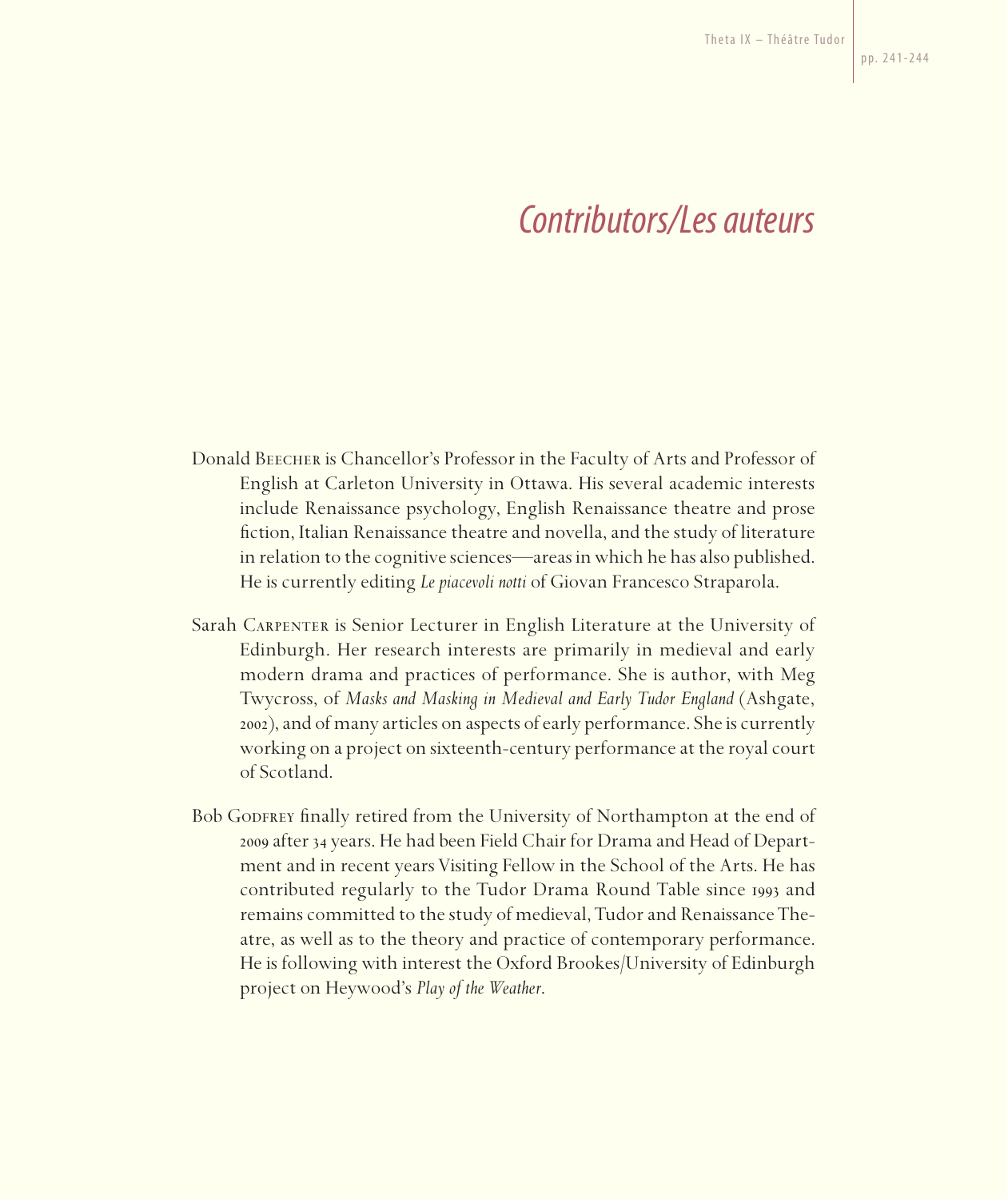- Michael HATTAWAY is Professor of English at New York University in London and Emeritus Professor of English Literature in the University of Sheffield. He is author of *Elizabethan Popular Theatre* (1982), *Hamlet: The Critics Debate* (1987), and *Renaissance and Reformations: An Introduction to Early Modern English Literature* (2005); editor of *As You Like It*, and *1-3 Henry VI* (New Cambridge Shakespeare), of plays by Ben Jonson and by Francis Beaumont, and of *The Cambridge Companion to Shakespeare's History Plays* (2002); and co-editor *of The Cambridge Companion to English Renaissance Drama* (1990 and 2003) and *Shakespeare in the New Europe* (1994). He has written an electronic book on *King RichardII* (2008) and edited *A New Companion to English Renaissance Literature and Culture (2 vols, 2010).*
- Richard Hillman is Professor at the Université François-Rabelais, Tours (English and Centre d'Études Supérieures de la Renaissance-CNRS), with a particular interest in early modern theatre. He has published numerous articles and several monographs, most recently *Self-Speaking in Medieval and Early Modern English Drama: Subjectivity, Discourse and the Stage* (Macmillan, 1997); *Shakespeare, Marlowe and the Politics of France* (Palgrave-Macmillan, 2002); and *French Origins of English Tragedy* (Manchester University Press, 2010), to which a sequel is forthcoming. He has also translated four French political tragedies, with introductions and notes: *The Tragic History of La Pucelle of Domrémy, Otherwise Known as The Maid of Orléans*, by Fronton Du Duc, Carleton Renaissance Plays in Translation 39 (Ottawa: Dovehouse, 2005); *The Tragedy of the Late Admiral Coligny*, by François de Chantelouve, with *The Guisiade*, by Pierre Matthieu, CRPT 40 (Ottawa: Dovehouse, 2005); and *Coriolan*, by Alexandre Hardy (online at http://pufr-editions.fr/e-content/coriolan).
- André Lascombes, formerly Professor of English Literature in the Department of English and the Centre d'Études Supérieures de la Renaissance, Université François-Rabelais, Tours, initiated the Tudor Round Tables, whose proceedings were originally published in the Theta collection by Peter Lang. After completing a Thèse d'État directed by Paul Bacquet in 1979 at the University of Paris III (Sorbonne Nouvelle) on the place of vernacular culture in the English theatre of the late Middle Ages, he became progressively interested in the functional techniques of the early Renaissance theatre (*c.*1460-1550). His publications include "Formes théâtrales du trope de syllepse", *Rhétoriques du texte et du spectacle*, Actes du Congrès de la Société Française Shakespeare 1991, ed. M.-T. Jones-Davies (Paris: Les Belles Lettres,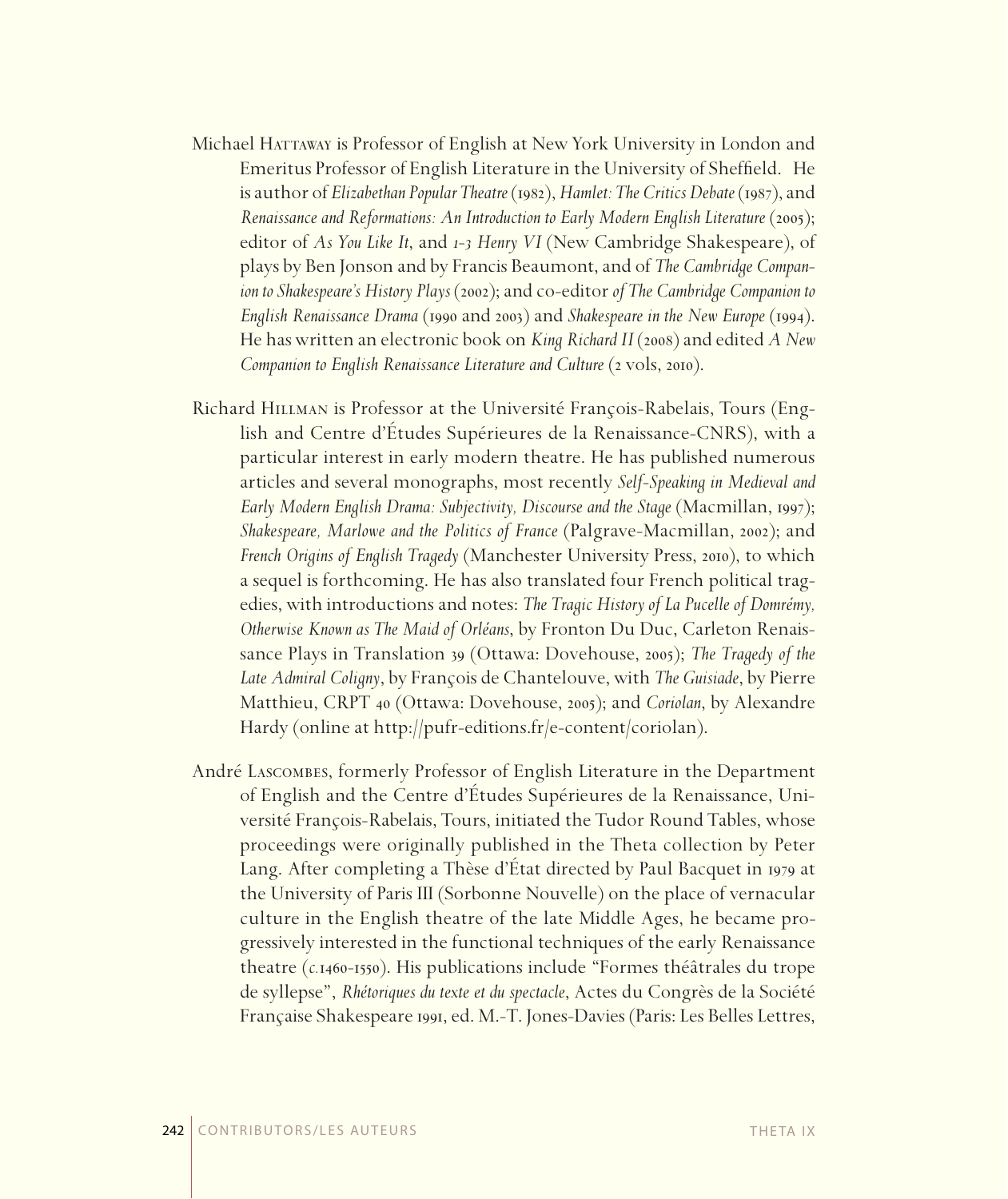1992), 21-38; "Time and Place in Tudor Theater: Two Remarkable Achievements*—Fulgens and Lucres* and *Gorboduc*", "*What Would France with Us": French Essays on Shakespeare and His Contemporaries*, ed. J.-M. Maguin and M. Willems (Newark: University of Delaware Press, 1995), 66-80; and "The Spectacular in Shakespeare's *Coriolanus*: Notes and Suggestions", *Coriolan de William Shakespeare: Langages, Interprétations, Politique(s)*, Actes du Colloque international organisé à l'Université François-Rabelais les 3-4 novembre 2006 sous les auspices de la Société Française Shakespeare, ed. Richard Hillman (Tours: Presses Universitaires François-Rabelais, 2007), 231-43.

- John J McGavin is Professor of Medieval Literature and Culture in the University of Southampton, where he teaches medieval English and Scottish texts, and is a member of the Centre for Medieval and Renaissance Culture. He is the author of *Chaucer and Dissimilarity* (2000) and *Theatricality and Narrative in Medieval and Early Modern Scotland* (2007), and is currently editing the *Records of Early Drama Scotland: South-East Scotland* with Dr Eila Williamson.
- Jean-Christophe Mayer is a senior research fellow employed by the French National Centre for Scientific Research (CNRS). He is also a member of the Institute for Research on the Renaissance, the Neoclassical Age and the Enlightenment (IRCL) at Université Paul-Valéry, Montpellier. His most recent publications include *Shakespeare's Hybrid Faith: History, Religion and the Stage* (Palgrave, 2006) and, as editor, *Representing France and the French in Early Modern English Drama* (University of Delaware Press, 2008).
- Roberta MULLINI is Professor of English Literature at the University of Urbino "Carlo Bo". She has published widely on early and Renaissance English drama and theatre. She is also interested in theoretical issues connected to theatrical reception and to Shakespeare on screen. She has written volumes on Shakespeare's fools (1983 and 1997), on early modern plays (1992), on John Heywood (1997) and on the material culture of the theatre (2003). She has also directed students' performances of English interludes. She is now working on the language of London sixteenth- and seventeenthcentury quacks and on their marginal performances.